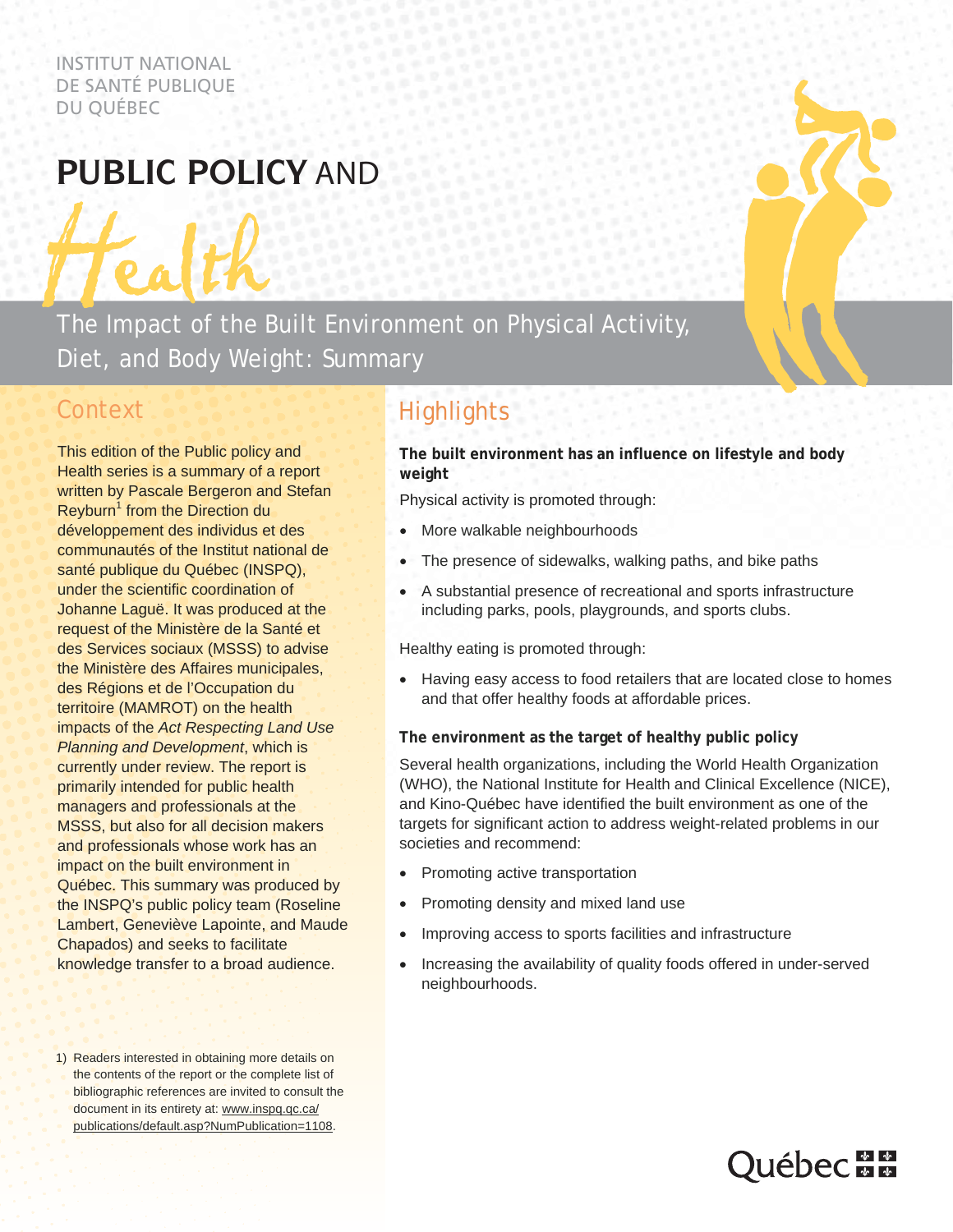## The obesity epidemic affects Québec

Québec is not immune to the current obesity epidemic that is taking place all around the world. According to 2004 data, 56% of Quebecers weigh more than they should, with 34.3% overweight (BMI<sup>2</sup> between 25 and 30) and 21.5% obese (BMI > 30). This situation is all the more worrisome in that it increased recently; the prevalence of overweight rose from 43% to 56% between 1990 and 2004.

Weight-related health issues are a public health priority given their scope and impact on many physical and psychological diseases. Obesity is a major risk factor for many diseases and is to blame for 67% of chronic diseases, including cardiovascular disease, high blood pressure, type 2 diabetes, many types of cancer, and psychological problems.

## Features of the built environment associated with lifestyle and body weight

Reducing weight-related health issues is a priority for the Québec government as illustrated in the *Plan d'action gouvernemental de promotion des saines habitudes de vie et de prévention des problèmes reliés au poids 2006-2012* (2006-2012 government action plan to promote healthy lifestyles and prevent weight-related health problems). This plan seeks to reduce obesity and overweight prevalence rates by 2012.

Although lifestyles, including physical activity and diet, are not the only cause, they are a significant determinant in whether someone is overweight. Lifestyles are influenced by different individual factors, including attitudes, beliefs, and knowledge, as well as by environmental factors including the physical, social, political, economic, and media environment.

The built environment is one of these environmental factors that influence lifestyles. The built environment is defined as **any element in the physical environment that has been built by humans**, for example roads, buildings, infrastructure, and parks. Scientific literature demonstrates that the built environment in various settings (schools, daycare centres, workplaces, neighbourhoods, etc.) can **facilitate**, but can also **impede** regular physical activity and the adoption of healthy eating by citizens.

The built environment has three major dimensions: the transportation system, land use (i.e. different activities within a given geographical area), and urban design. Features of the built environment associated with healthy lifestyles and weight are listed in Table 1.

2) BMI refers to body mass index, a calculation that uses weight and height to evaluate the risks associated with being overweight among adults.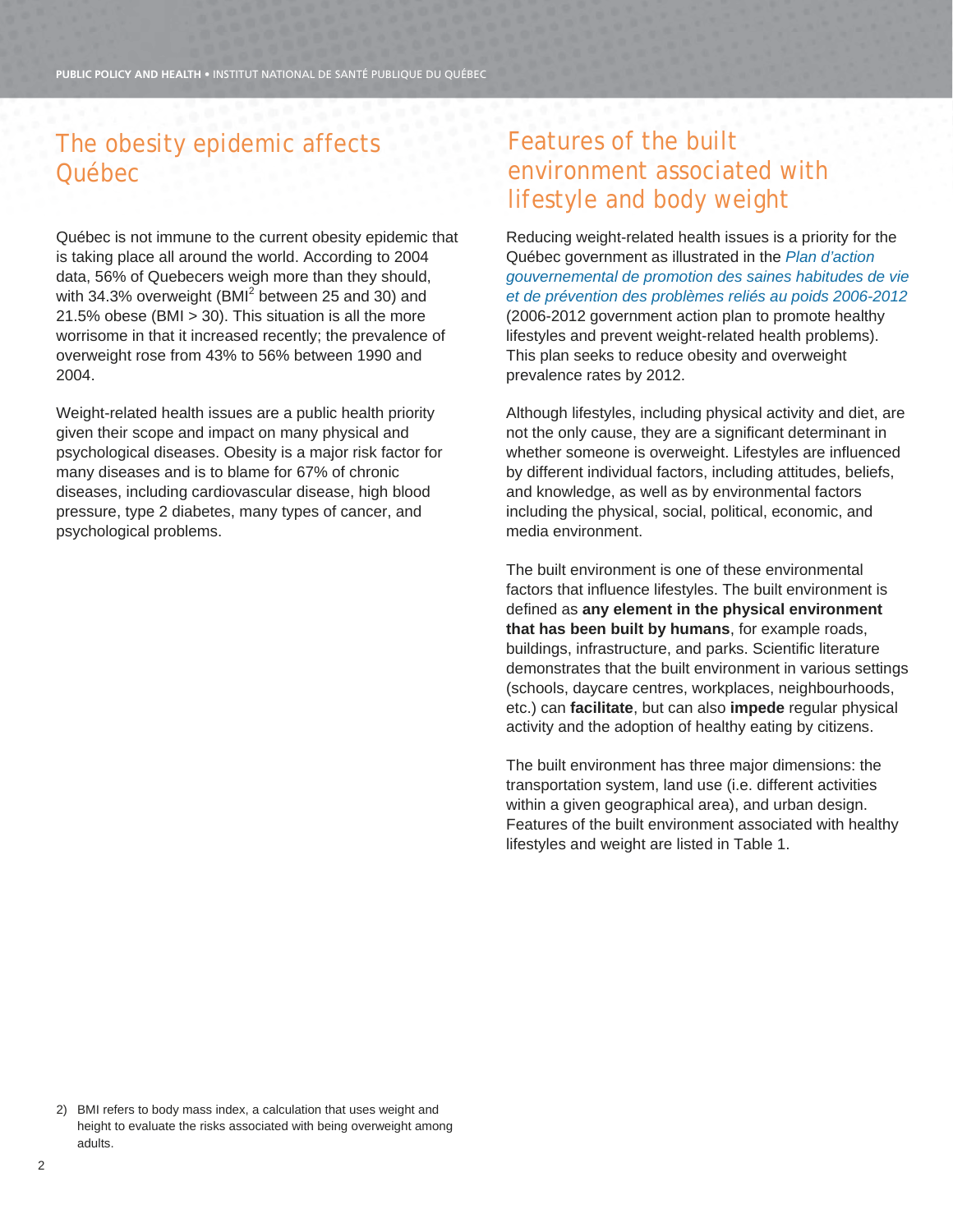### **TABLE 1 FEATURES OF THE BUILT ENVIRONMENT ASSOCIATED WITH PHYSICAL ACTIVITY, DIET, AND WEIGHT**

| <b>Dimensions</b>            | <b>Sub-dimensions</b>                       | <b>Elements</b>                                                                                                     |
|------------------------------|---------------------------------------------|---------------------------------------------------------------------------------------------------------------------|
| <b>Transportation system</b> | Configuration of the street network         | Continuous street network<br>Street network connectivity (ex.: in a grid pattern)                                   |
|                              | Non-motorized transportation infrastructure | Bike paths<br><b>Sidewalks</b>                                                                                      |
|                              | Public transportation infrastructure        | Bus stops<br><b>Train stations</b>                                                                                  |
| Land use                     | Mixed land use                              | Mix of industrial, commercial, recreational, civic,<br>and residential uses within a geographical area              |
|                              | Density                                     | <b>Business density</b><br><b>Employment density</b><br>Population density                                          |
| Urban design                 | Urban design (streets)                      | Sidewalk width and surface<br>Lighting<br>Benches, garbage cans, greenery along streets<br>Traffic calming measures |
|                              | Urban design (sites)                        | Parking<br>Pedestrian crossings<br>Building height and width, architecture                                          |

The built environment exerts its influence on lifestyles and body weight through three main factors: **accessibility**  (economic, social, and geographic), the **attractiveness** of this environment, and **safety** (in terms of road traffic and crime). A built environment that is safe, attractive, and that promotes access to healthy food and provides citizens with a variety of opportunities to be physically active in their daily lives is considered conducive to the adoption of healthy lifestyles. Table 2 (page 4) presents the statistically significant associations between built environment characteristics, weight, and lifestyles.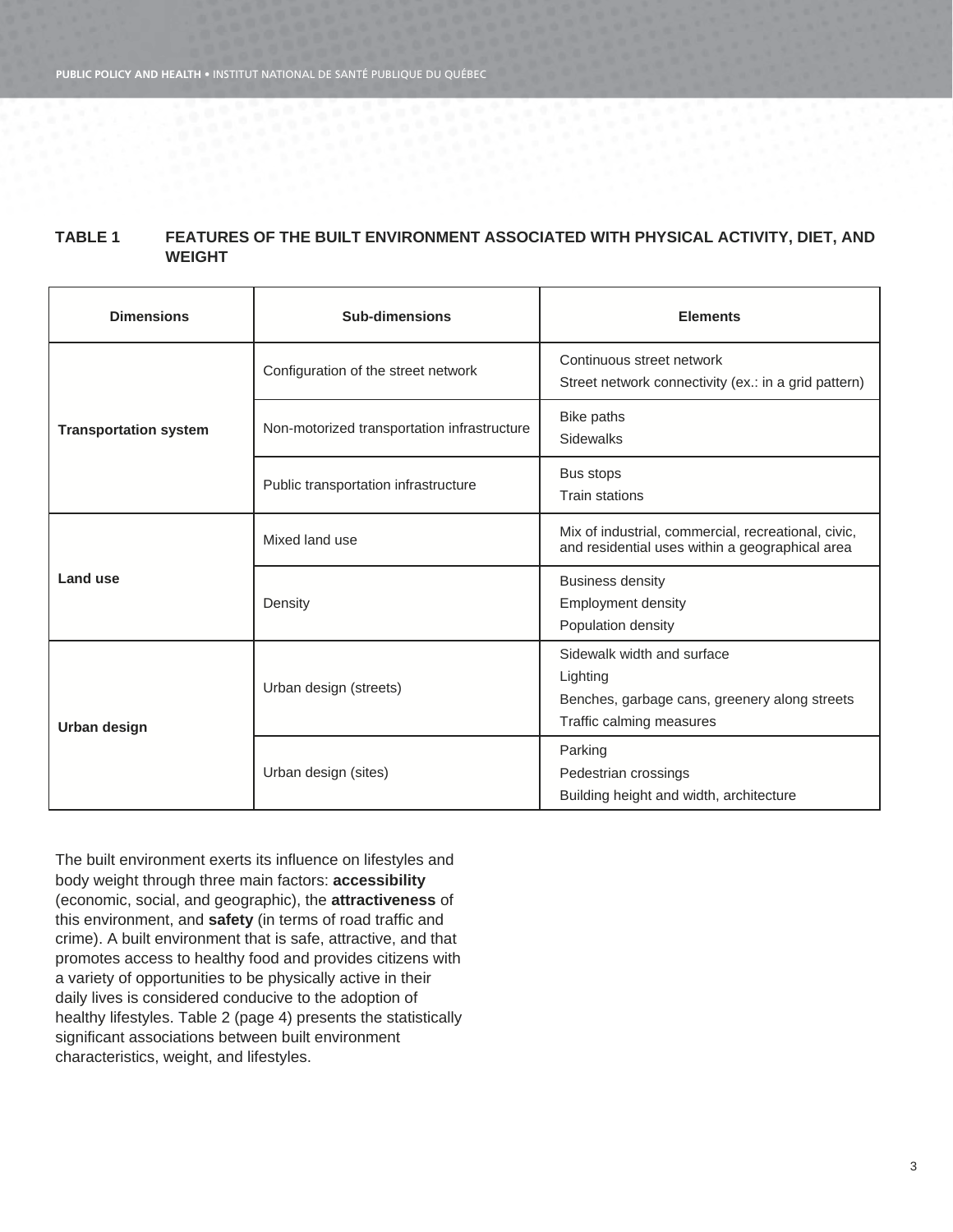### **TABLE 2 ASSOCIATIONS BETWEEN VARIOUS DIMENSIONS OF THE BUILT ENVIRONMENT, PHYSICAL ACTIVITY, DIET, AND BODY WEIGHT (BODY MASS INDEX – BMI)**

| <b>Built environment</b>                                     | <b>Physical activity</b> | <b>Diet</b> | <b>BMI</b> |
|--------------------------------------------------------------|--------------------------|-------------|------------|
| Urban form (density, mixed land use, street<br>connectivity) |                          |             |            |
| Urban sprawl                                                 | ۰                        |             |            |
| Urban design (lighting, upkeep, aesthetics,<br>$etc.$ )      | <b>D</b>                 |             | o          |
| Presence of non-motorized transportation<br>infrastructure   |                          |             | o          |
| Access to recreational and sports infra-<br>structure        |                          |             | o          |
| <b>Access to restaurants</b>                                 |                          | o           | o          |
| <b>Access to food stores</b>                                 |                          |             |            |
| Food stores design                                           |                          | $\circ$     | $\circ$    |

**●** = Demonstrated association

○ = Lack of association or relationship not studied

◘ = Mixed observations or relationship not well studied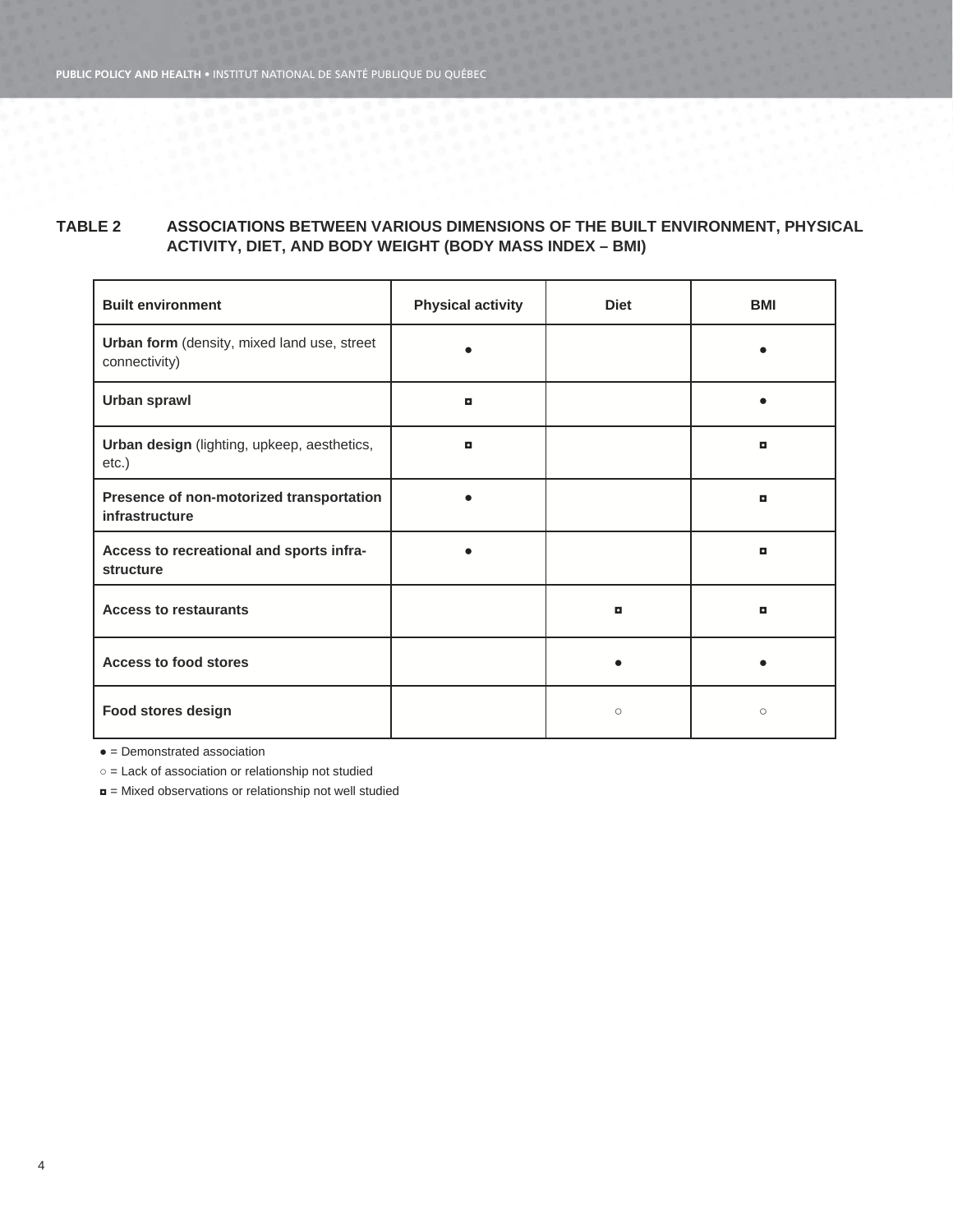The scientific studies reviewed in the report *Impact of the Built Environment on Physical Activity, Diet, and Body Weight* show associations between elements of a community's built environment and the physical activity of its citizens during their leisure time as well as for transportation purposes. However, the majority of these studies come from the United States, the United Kingdom, and Australia; very few studies have been conducted in Québec.

### **More walkable neighbourhoods are associated with active transportation**

A more walkable neighbourhood is one that is densely populated, where several businesses and services are present, and where the streets are connected so that pedestrians can circulate more easily. This type of neighbourhood is positively correlated with active transportation including walking, biking, and with the use of public transit by residents, in addition to a lower prevalence of overweight. High urban sprawl, as exists in some residential suburbs for example, is characterized by low land use diversity, low residential density, the absence of a downtown, and less street connectivity. This type of built environment is associated with a greater prevalence of overweight.

## The built environment, physical activity, and body weight

### **Non-motorized transportation infrastructure makes a difference**

The presence of sidewalks, and pedestrian and bike paths in residential neighbourhoods is associated with physical activity by its citizens, and this is especially true during their travel. Thus, people are using active transportation more when several destinations (businesses, schools, etc.) are located close to their homes and when they are linked to them by routes that encourage biking, walking, and public transit.

### **More recreational and sports infrastructure offer more opportunities to be on the move**

A greater presence of recreational and sports infrastructure such as parks, pools, playgrounds, and sports clubs in residential neighbourhoods is associated with more physical activity among residents. This is the case for adults and particularly so among young people.

In Québec, the preliminary results of a major study demonstrate that young people living close to parks and green spaces walk more than those who do not.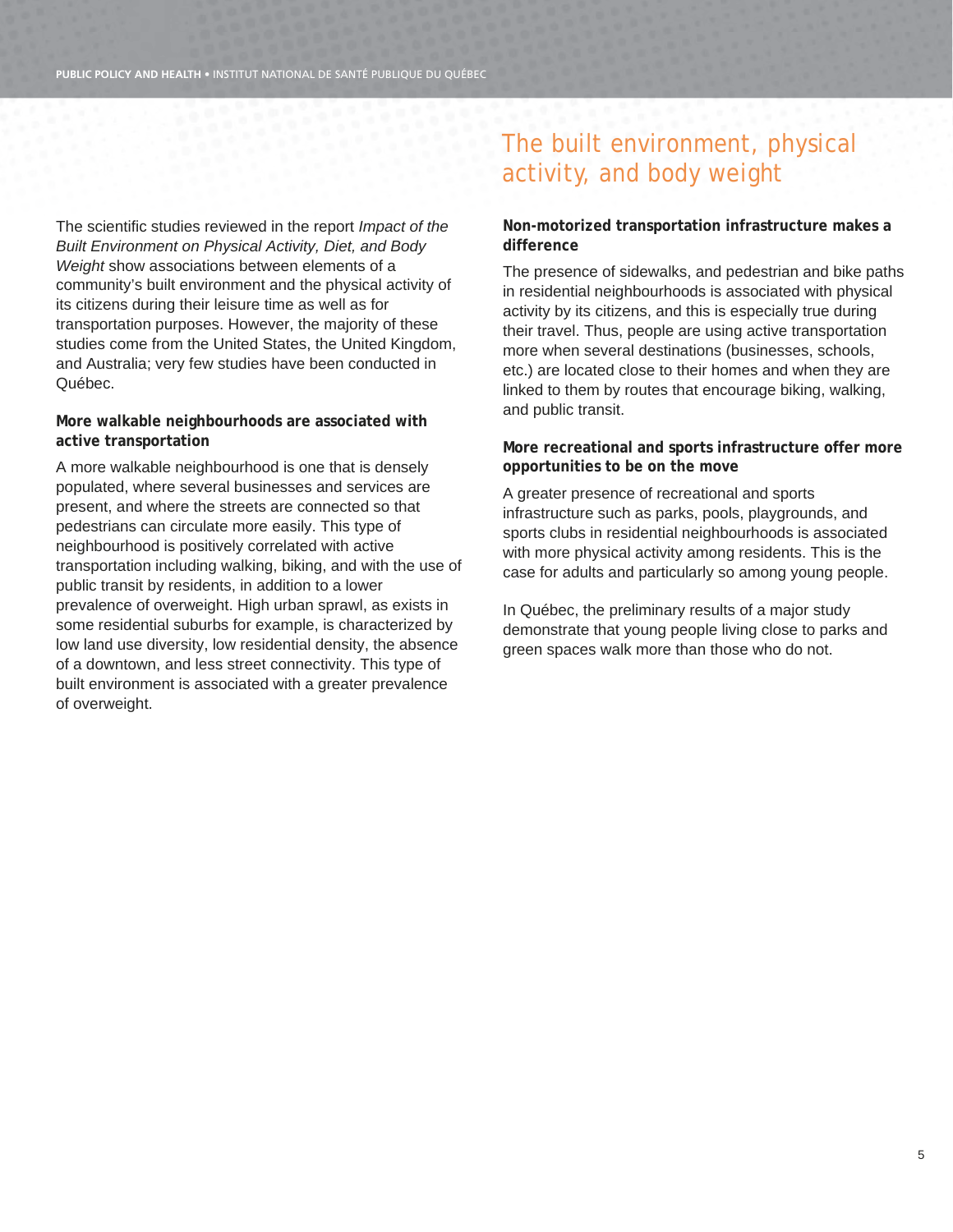## The built environment, diet, and body weight

Some elements of the built environment are associated with certain dietary habits among citizens.

**Easy access to food stores offering healthy, diverse, affordable foods is associated with healthy eating** 

An environment that promotes ready access to food retailers, like supermarkets, that are located near residents' homes and offer healthy, affordable foods has been associated with a greater consumption of fruits and vegetables by the residents who live there and a reduced prevalence of overweight. This is particularly true of underprivileged neighbourhoods. Conversely, greater access to convenience stores has been associated with a lower consumption of fruits and vegetables.

An environment with several supermarkets located close to homes, offering access beyond that limited to cars, can thus promote the adoption of healthy eating and maintenance of healthy weight. The only data from Québec focuses on Montréal and concludes that there are no food deserts on the island; however, close to 40% of Montréal's population cannot get an adequate supply of fresh fruits and vegetables within walking distance of their homes.

Aside from the proximity of homes, other characteristics of the built environment, particularly those associated with urban design, can also have an impact on access to various food retailers. The location of parking spaces near businesses, the location of crosswalks, and the presence of traffic calming measures are all examples. When all of these characteristics are taken into account, in North America, ready access to various food retailers would not always exist. In fact, especially outside of large urban centres, the transportation network does not always provide access to food retailers by means other than motorized vehicle, since sidewalks or bike paths leading directly to these establishments are non-existent. This may prove problematic to some segments of the population. Indeed, some people are viewed as being trapped in their neighbourhoods due to reduced mobility (seniors, parents of young children, people without access to a motorized vehicle, etc.). Access to quality businesses in the neighbourhood by means other than by car is of critical importance to these individuals.

Furthermore, the impact of accessibility to different types of restaurant (for example, fast-food restaurants) on the quality of residents' diets and weights is an expanding field of research. Once again, studies addressing this issue have been carried out, particularly in North America, but no clear pattern has emerged.

### **A SPECIFIC CONTEXT: THE BUILT ENVIRONMENT AROUND SCHOOLS**

Given the high prevalence of overweight young people (close to one in five young Quebecers) and the high consumption of junk food among this age group, researchers are raising questions about the built environment around schools. The attraction of fast food is very real among young people and they are significant consumers of it. In the seven days preceding a major dietary survey of young Quebecers, no less than 54% of those surveyed (ages 9 to 11) had consumed food from a fast-food restaurant. Furthermore, the same study revealed that 34% of children between the ages of 6 and 8 consume snack foods, candy, or soft drinks on a daily basis, and this proportion increases to 44% among youth ages 15 and 16.

A disturbing concentration of fast-food restaurants was found around schools in North America. In Québec as a whole, an estimated 37% of public schools have fast-food restaurants available within a 15-minute walk. Further research is required to determine the impact of the concentration of these restaurants on the diet and weight of young people.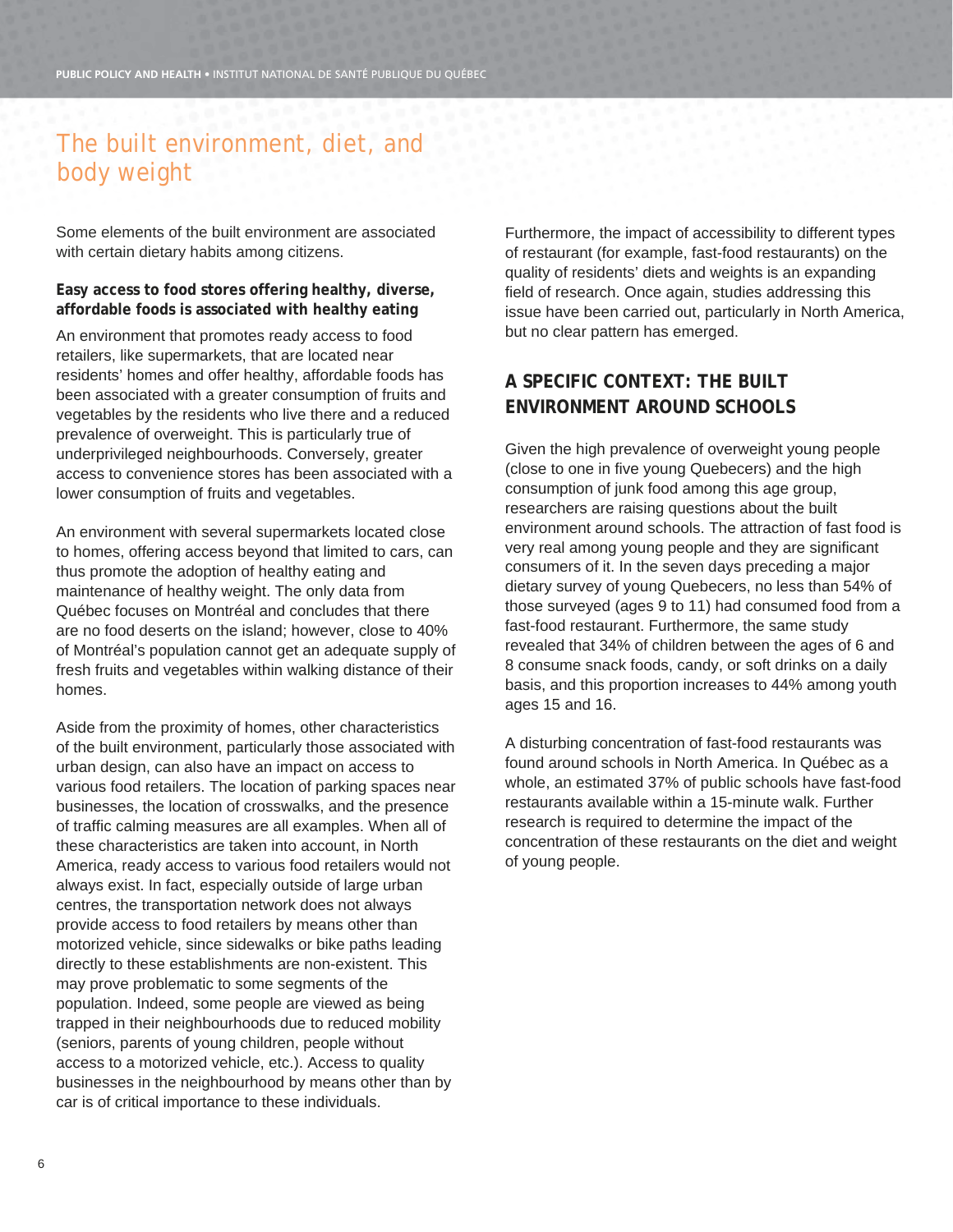### **A SPECIFIC CONTEXT: THE BUILT ENVIRONMENT IN DISADVANTAGED NEIGHBOURHOODS**

Socio-economic status is recognized as an important determinant of an individual's weight. Moreover, the socioeconomic status of a neighbourhood is also associated with weight, regardless of the individual's socio-economic status.

For example, a longitudinal study carried out among 2152 Canadian children between 1994 and 2002 revealed that living in a disadvantaged neighbourhood was associated with an increase in BMI over time. After individual and family risk factors (age, sex, income, education, single-parent family) are taken into account, the BMI of children living in neighbourhoods with low average incomes was shown to increase over time more than those of children in affluent neighbourhoods.

A lack of sports and recreational infrastructure in disadvantaged areas may in part explain this surplus risk. Disadvantaged areas in North America have specific built environment characteristics. Recreational and sports infrastructure are rarer, as are supermarkets. On the other hand, it has been observed that these neighbourhoods have a high concentration of fast-food restaurants. Further research is required to get a better understanding of the characteristics of disadvantaged neighbourhoods in Québec.

Yet, a study in Montréal revealed that disadvantaged areas and the downtown area are well-served and sometimes even better served than some more affluent outlying neighbourhoods. Nonetheless, 17.18% of the individuals studied, living mainly in the disadvantaged neighbourhoods of St-Henri and Hochelaga-Maisonneuve, could be considered less well-served by supermarkets. Another study of economic access to healthy food in Montréal did not find a correlation between access to fresh fruits and vegetables in a neighbourhood and the neighbourhood's socio-economic status.

There is no data on the food landscape outside Montréal, especially in disadvantaged areas. Food deserts may exist elsewhere in Québec; this should be investigated.

## A promising strategy recommended by experts: Action on the built environment

Several health organizations including the WHO and the NICE have identified the built environment as one of the targets for major action to address the weight-related problems in our societies. Although there is little evidence pertaining to the impact of preventive action on weight, there is a broad consensus among these experts on promising avenues for action.

Scientists and public health experts are of the opinion that to effectively address weight-related issues, a strategy directed at both the individual and the environment in which he or she is living must be employed. It is therefore desirable that environmental action and public policy seek to make the built environment more amenable to the adoption of healthy eating and physical activity. Several recognized health organizations including the WHO, the NICE, the Centers for Disease Control and Prevention (CDC), the Institute of Medicine, and, in Québec, Kino-Québec, have proposed these types of action.

### **Promoting active transportation**

Experts agree on the importance of promoting active transportation to encourage physical activity. Thus, it's important to ensure that the development and maintenance of **street networks take cyclists and pedestrians into consideration** through the establishment of sidewalks, cycling paths, and traffic calming measures. Public areas and parks must also be accessible using **active transportation** and must be safe, well-maintained, and of high quality. The same goes for businesses and services, which should be accessible by foot, bike, or other methods of active transportation. The CDC and WHO also believe it is important to facilitate access to **public transit**.

### **Promoting land use diversity**

These experts are also urging the authorities concerned to promote density and mixed land use as way to increase the accessibility and proximity of services and businesses. The Centers for Disease Control and Prevention place particular importance on taking action during the construction of new residential developments or the revitalization of old neighbourhoods by using tools such as zoning by-laws to increase the density of real-estate developments, promoting land use diversity, increasing the connectivity of streets, and building sidewalks, as well as maintaining or creating green spaces.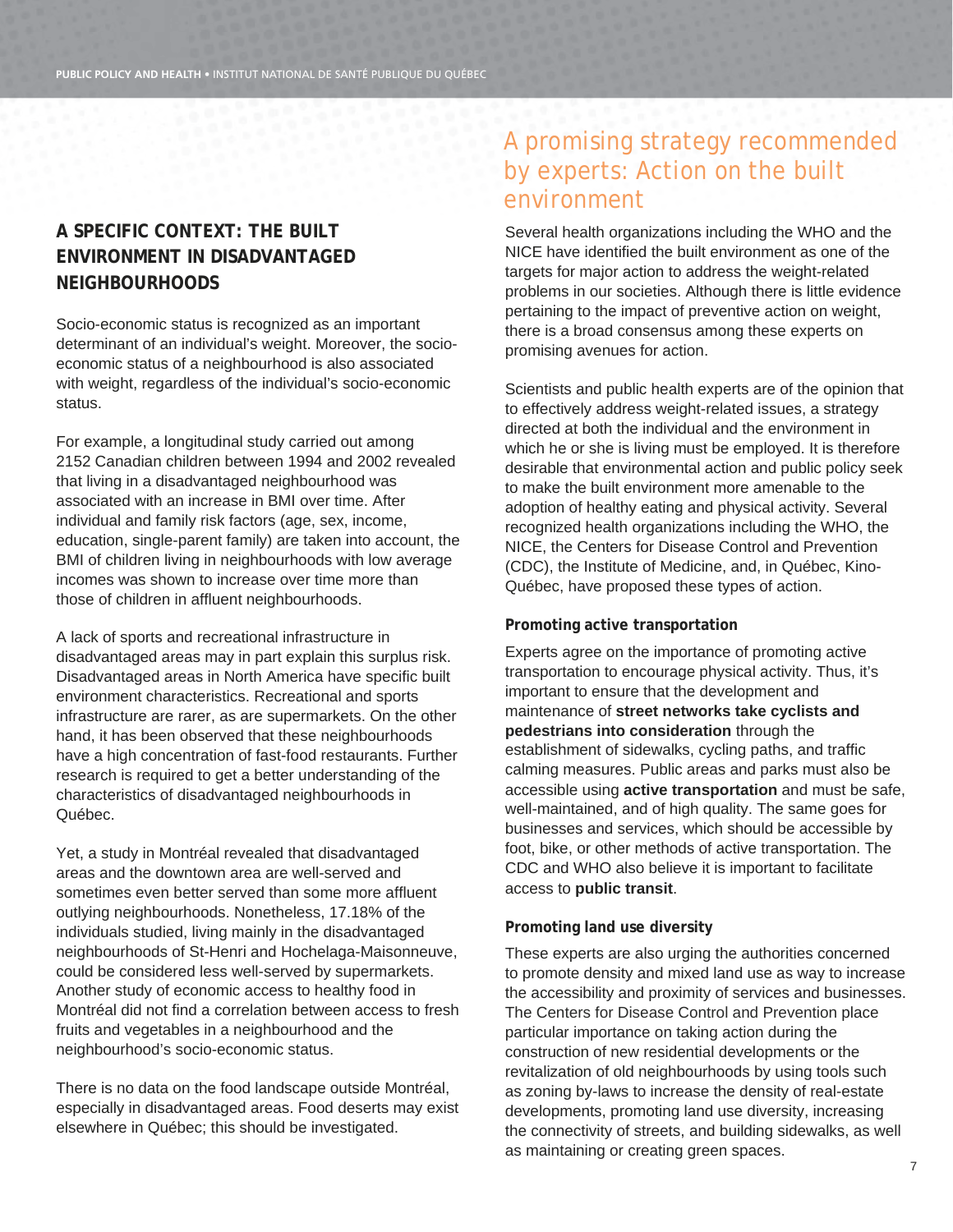**Improving access to sports facilities and infrastructure** 

These experts recommend enhancing year-round access to safe and attractive sports and recreational infrastructure as a way of expanding opportunities to be physically active during leisure time. The NICE also recommends that this infrastructure be accessible by foot and on bike and proposes adapting non-traditional urban areas (e.g. public parking lots outside of normal business hours) for physical activity. The Centers for Disease Control and Prevention support this strategy particularly for communities that lack sports facilities. Here at home, Kino-Québec recommends designing buildings that encourage physical activity with bicycle racks, suitable urban furniture, proper lighting, accessible and attractive staircases, for example.

**Increase the availability of quality food in underserved areas** 

These organizations advocate working on the food environment in communities to make it more conducive to adopting healthy eating. The WHO recognizes that the location of food retailers may have an impact on citizens' diets and that poorer neighbourhoods may be underserved. It also maintains that it is important to involve local business associa-tions and urban planners in decisions regarding the establishment of new food retailers in different neighbourhoods. The Centers for Disease Control and Prevention and the Institute of Medicine in the US urge the establishment of public policy, including financial incentives and technical assistance in particular, to attract supermarkets into neighbourhoods that lack them. Moreover, they recommend promoting the availability of healthy, affordable foods in small stores and the establishment of public markets and community gardens, also with the help of these public policies. They also call for changes to zoning by-laws to limit the presence of fastfood restaurants around schools.

## Examples of action taken in other countries

- In Australia, the government's policy on urban development (1998) seeks to develop residential neighbourhoods that promote active transportation (greater street connectivity, greater residential density, mixed land use, and increased public transit).
- In 1999, the State of Wisconsin adopted *Wisconsin's 1999 Comprehensive Planning Law*, which states that by 2010, all cities and towns must have zoning by-laws that encourage greater density in their developments and diversity of land use, and a built environment that focuses on the specific needs of pedestrians.
- In Oregon, transportation (*Metro's Regional Transportation*, 1991) and residential (*Metropolitan Housing Rule*, 1981) regulations stipulate that a minimum of 50% of new residential buildings must be townhouses, row houses, or multi-lodging units. Recently a new community of 68 000 people near Portland was created and is a tangible example of the results of these regulations.
- In the United Kingdom, a government policy to reduce social health inequalities (*Food Poverty Eradication Act*, 2001) sought to eradicate food deserts by increasing access to quality food in some underprivileged neighbourhoods. Two supermarkets opened their doors in areas targeted as being underprivileged. An impact assessment of this measure, which suffered from some methodological shortcomings, concluded that there was a perceptible improvement in the diets of residents in these areas.
- The City of Los Angeles, California voted in favour of a moratorium on establishing new fast-food restaurants in some disadvantaged areas, specifically to address problems associated with obesity. More impact assessments are required to determine the effectiveness of this action.
- The City of Detroit, Michigan banned the establishment of fast-food restaurants within a 500-metre perimeter of schools. Other examples of this type of action exist in Massachusetts and California.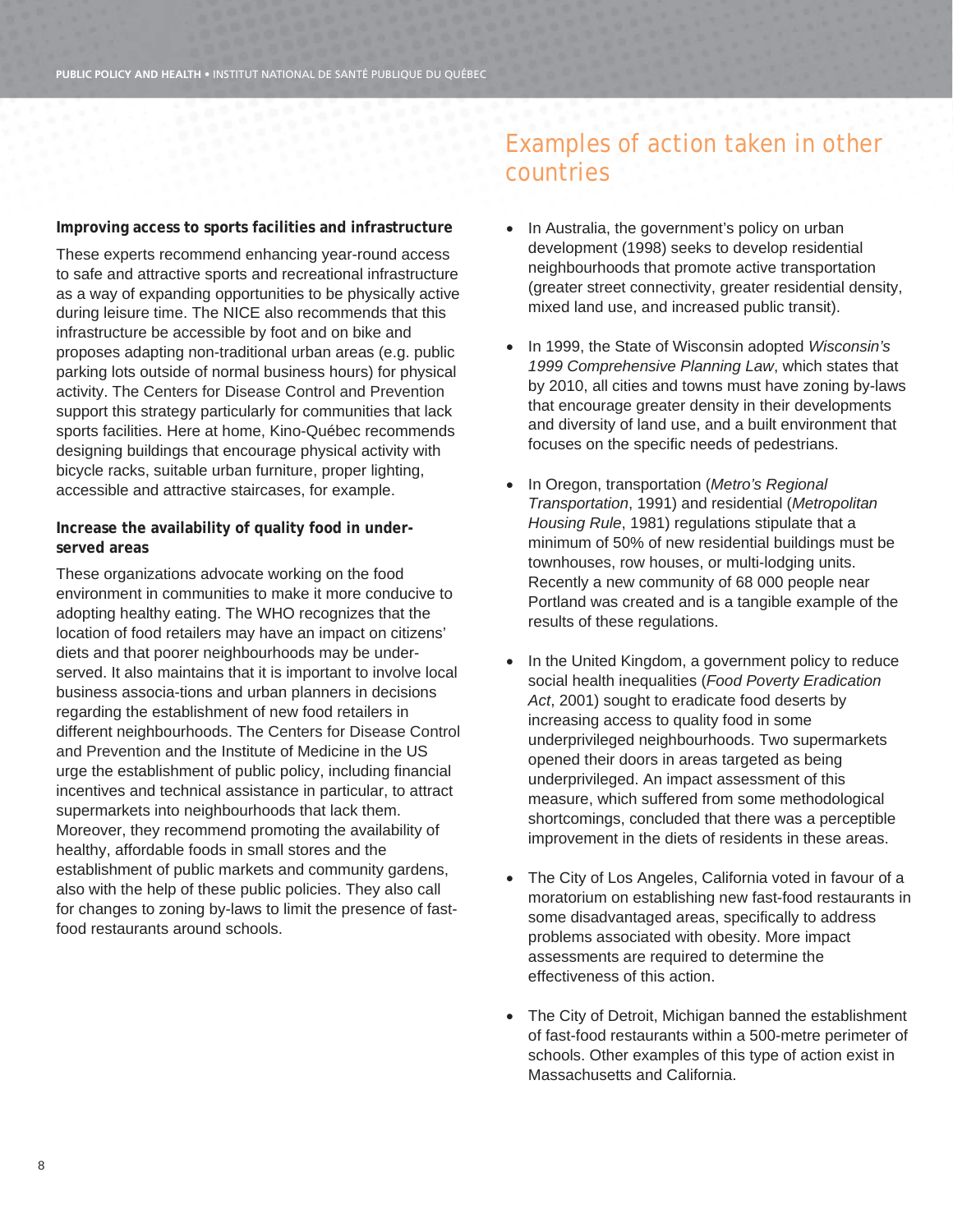## The Québec context

#### **Government action plan to promote healthy lifestyles**

In Québec, the *Government Action Plan to Promote Healthy Lifestyles and Prevent Weight-Related Problems*, made public in 2006, stipulates that sustainable improvement to the dietary habits of citizens requires the adaptation of various environments to better support healthy food choices. This plan proposes actions to increase the availability of and accessibility to healthy foods among economically disadvantaged populations. Municipalities are identified as important partners in creating supportive food environments and assisting with several actions, specifically by promoting the development of public markets and community gardens.

#### **Healthy lifestyles and land use planning**

In Québec, the *Act Respecting Land Use Planning and Development* is currently being reviewed and this provides a unique opportunity to establish healthy public policy linked to the built environment. Experts have suggested expanding the health references included in the Act. For example, the impact of the built environment on lifestyle and weight could be explicitly mentioned. These concerns could also be written into the new version of the orientations of the Ministère des Affaires municipales, des Régions et de l'Occupation du territoire (MAMROT) pertaining to land use. More systematic use of health impact assessments during the construction or renovation of various types of infrastructure has been identified as another promising avenue. Finally, a broader participation of public health professionals in reviewing land use development plans is another way of incorporating the promotion of healthy lifestyles into decisions associated with land use planning.

Recently, Québec lawyers examined the issue of restricting fast-food restaurants around Québec schools. The authors of this opinion believe that, although health concerns are not under municipal jurisdiction but are the responsibility of provincial and federal governments, zoning by-laws could be changed to regulate fast-food restaurants around schools with the goal of reducing the prevalence of overweight.

**Initiatives seeking to promote healthy lifestyles and the built environment** 

In Québec, some initiatives to promote healthy lifestyles by improving the built environment are already underway. For example, the Réseau québécois de Villes et Villages en santé (Québec network of healthy cities) is supporting several regional initiatives to improve the built environment. The Fund for the Promotion of a Healthy Lifestyle, a joint initiative of the Québec government and the Lucie and André Chagnon Foundation, is currently providing financial support to several interesting initiatives. Among them are those of the Montréal Urban Ecology Centre, working to revitalize urban neighbourhoods to make them more active transportation-friendly, and of Vélo-Québec, striving to extend and improve Québec's cycling network. Also financed by the Fund, the Association pour la santé publique du Québec has launched a project to evaluate the possibility of using zoning by-laws to improve the food landscape around schools.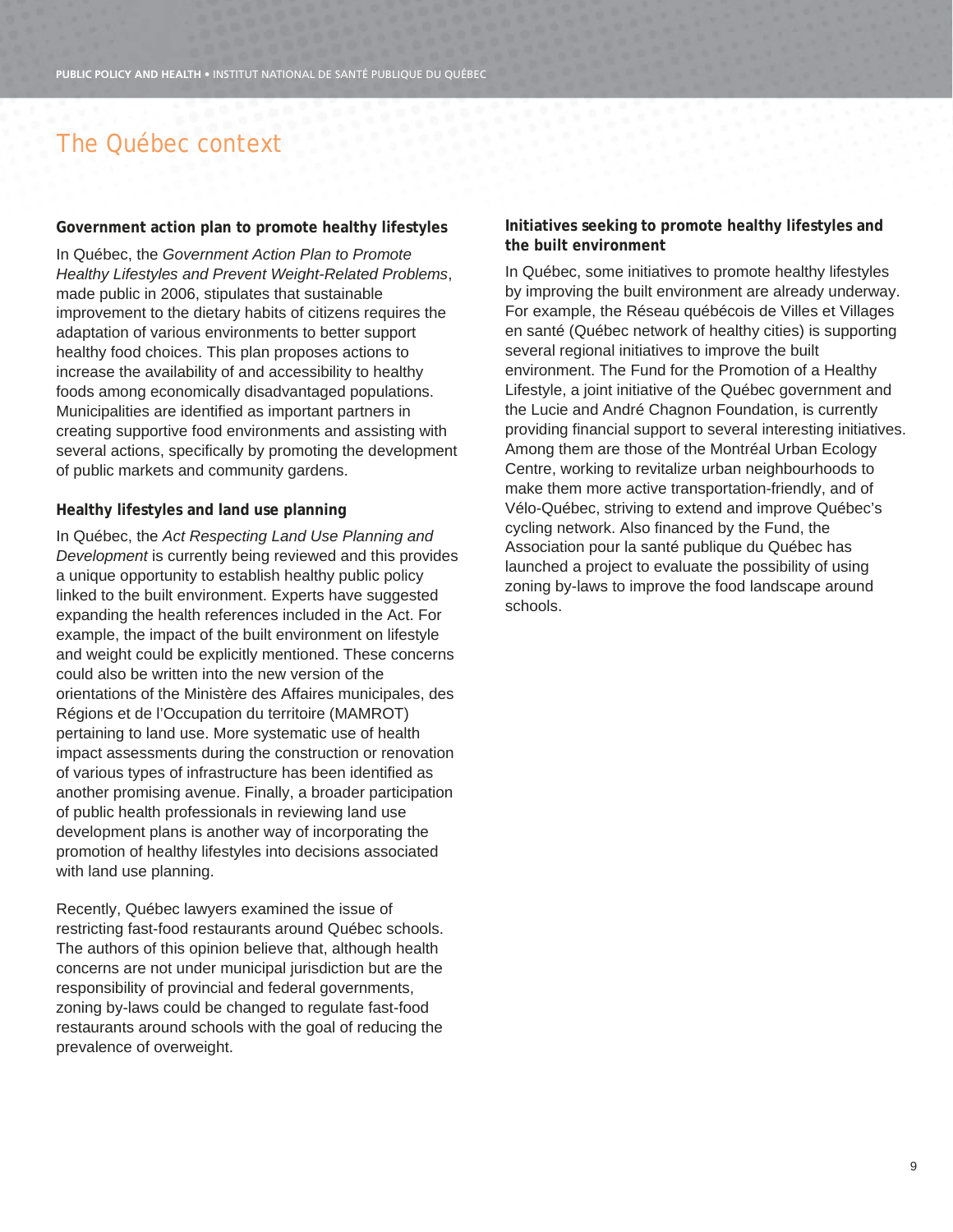## Orientations proposed by the INSPQ

The Institute proposes the following orientations to guide actions on the built environment at local, regional, and national levels:

**To support the development and consolidation of a built environment that promotes a physically active lifestyle and the prevention of weight-related health problems, the INSPQ recommends:** 

- Promoting greater residential density and developingneighbourhoods by encouraging street connectivity and access to local businesses and services, as a way of maximizing **walkability**;
- Promoting access to **safe, recreational and sport infrastructure** that is attractive and located near residential areas;
- Promoting access to **active transportation infrastructure**, such as sidewalks and biking paths. This infrastructure should be attractive and safe, while linking homes, businesses, parks, and various services;
- Encouraging businesses, whenever possible, to design their facilities **to encourage safe pedestrian and bicycle access** (underground parking, appropriate lighting, pedestrian crosswalks, measures to alleviate traffic, etc.).

**To support the development and consolidation of a food environment that promotes healthy eating and the prevention of weight-related health problems, the INSPQ recommends:** 

 **Ensuring safe access to businesses that offer** a broad range of **healthy**, affordable **foods** (i.e. **supermarkets**), especially in less well-served areas.

**To support the development and consolidation of public policy and measures that specifically affect land use and urban development, the INSPQ recommends:** 

 Strengthening **collaboration between public health and regional county municipalities (MRCs)** in reviewing land use development plans and broadening the concept of health impact to take into account dimensions associated with lifestyles and body weight.

- Whenever possible, consulting health impact assessments that take into account repercussions on lifestyle and weight when **creating land use and development plans** and during the **construction or renovation of various types of infrastructure**. Exploring the feasibility of including this type of measure in legislation such as the *Act Respecting Land Use Planning and Development*.
- Making explicit reference in the *Act Respecting Land Use Planning and Development* to the possible impact of **land use planning** on health, lifestyle, and weight. Including these concerns in a new version of the Ministère des Affaires municipales, des Régions et de l'Occupation du territoire's (MAMROT) land use planning orientations for Québec, as an example of best practices.

**Finally, the INSPQ recommends encouraging research on the built environment in Québec.**